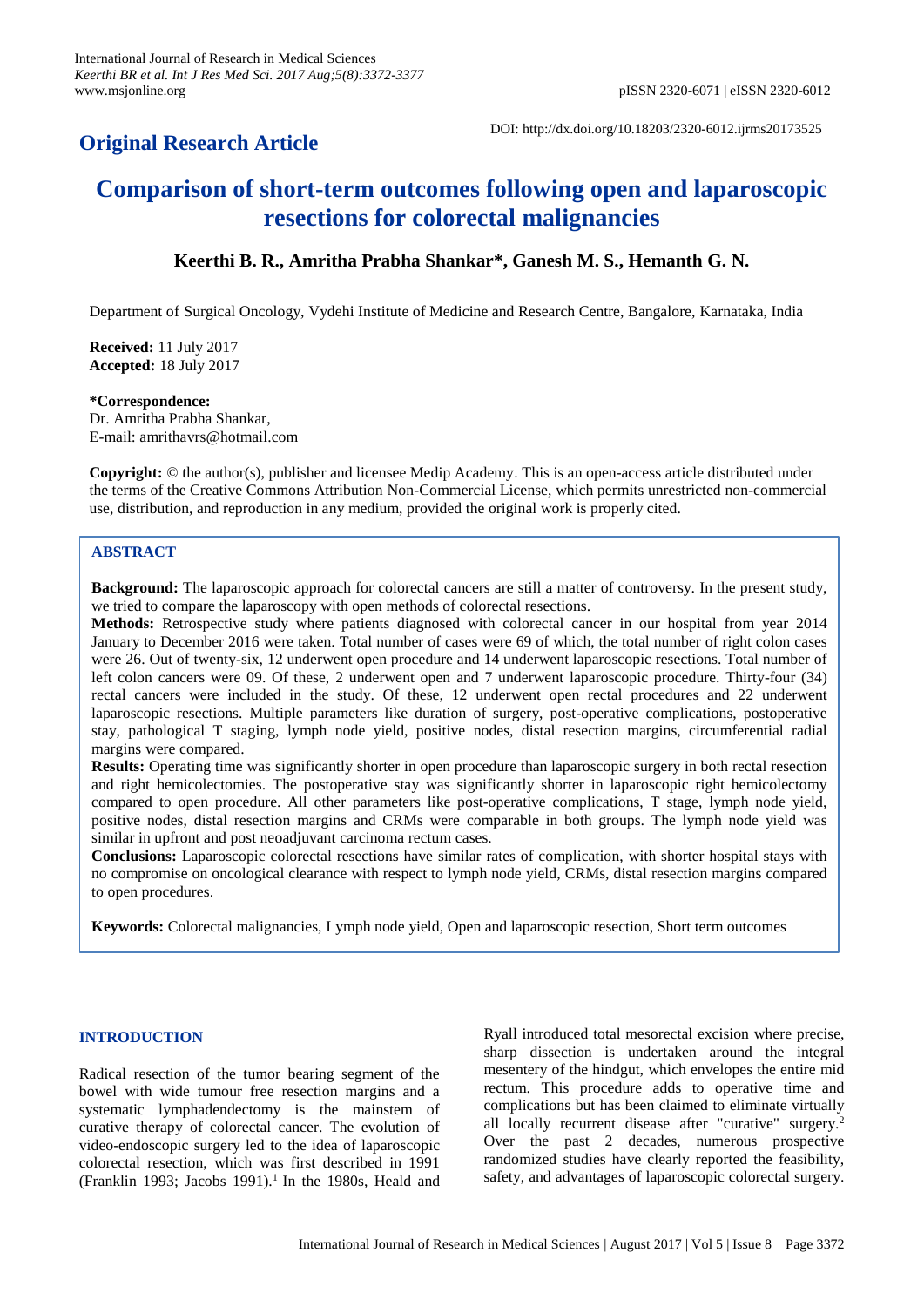In addition to low morbidity, shorter hospital stays, and faster return of bowel function, prospective trials have demonstrated oncologic adequacy in the management of colon cancer. Despite these encouraging results, the adoption of laparoscopy in colorectal surgery has been slow.<sup>3</sup> The right laparoscopic hemicolectomy procedures have produced conflicting reports. The reasons could be because of variable and complex anatomy on right side with different procedures like right, extended right hemicolectomy and transverse colectomy.<sup>4</sup> The number of harvested lymph nodes (LNs) required to allow accurate staging after resective surgery for colorectal cancer remains a matter of controversy.<sup>5</sup> Lymph node resection carries with it prognostic and therapeutic implications. An appropriate lymphnode resection should extend to the level of the origin of the primary feeding vessel. In all cases for cure, the lymph node resection should be radical and the lymph nodes should be removed enbloc. The NCI recommends minimum of 12 lymph nodes for proper staging.<sup>6</sup> In the present study we have compared the variables like duration of surgery, lymph node yield, number of positive nodes, postoperative complications and postoperative stay in the hospital in open and laparoscopic procedures in colorectal malignancies.

## **METHODS**

A retrospective analysis of medical records of patients with colorectal malignancies who underwent various resections (open/laparoscopic) in our institute from 2014 January to 2016 December was done. There were 69 colorectal malignancies diagnosed and treated during this period. There were 26 right colon cancers of which, 12 underwent open procedure and 14 underwent laparoscopic resections. There were 9 left colon cancers. Of these, 2 underwent open and 7 underwent laparoscopic procedure. Because of low sample size the left colon cancers were not put into analysis. Thirty-four (34) rectal cancers were there in the study. Of these, 12 underwent open rectal procedures and 22 underwent laparoscopic resections. Out of 34, 13 received neoadjuvant chemoradiotherapy as they were >T2 and node positive on MRI.

All patients underwent CT/MRI imaging, colonoscopy and biopsy before surgery. No selection criteria were applied to allocate the patients for open or laparoscopic procedures. Procedures were done after discussing the pros and cons of the procedures with patients. All procedures were done by the single experienced surgical oncology team.

#### *Surgical procedures/principles*

In both open and laparoscopic colectomies same oncological principles were followed that is, enbloc resection consisting of clear resection margins, ligation of vascular pedicles with lymphadenectomy. After laparoscopic mobilization, through a small incision the specimen was resected and hand-sewn end to side ileocolic anastomoses was done in all right colic cancers.

In cases of carcinoma rectum, sharp TME with adequate distal and circumferential radial margins and high ligation of inferior mesenteric artery and vein was done for tension free anastomoses. Autonomic nerve plexus was preserved. All colorectal/coloanal anastomoses were done with a circular stapler. Diversion was done in post neoadjuvant chemoradiotherapy cases.

#### *Assessment of parameters*

Multiple parameters like duration of surgery, lymph node yield, number of positive nodes, lymph node yield between upfront and neoadjuvant therapy rectal cases, distal margin (rectal cases), circumferential radial margin (CRM in rectal cases), post-operative complications and duration of post-operative stay were assessed.

#### *Statistical analysis*

Mann-Whitney U test, fisher's exact test and chi-square test were done to find out the significance. The test was found to be significant if the values were less than 0.05.

#### **RESULTS**

#### *Rectal carcinoma*

Total number of carcinoma rectum cases were 34. Of these, 22 underwent laparoscopy and 12 underwent open surgery. The mean age (years) in laparoscopy was 49.45 versus 46.33 in open cases with a P value of 0.557 (not significant). The mean duration of surgery was 224 minutes (lap) versus 197 minutes (open) with a P value of 0.008 which was significant. The mean lymph node yield was 9.27 (lap) versus 6.17 (open) with a P value of 0.148 (not significant). The mean number of positive nodes were 2.77 (lap) versus 1.83 (open) with a P value of 0.784 (not significant). The mean distal margin was 2.29 cm (lap) versus 1.72 cm (open) with a P value of 0.204 (not significant). The mean Circumferential radial margin (CRM) was 8.45 mm (lap) versus 9.08 mm (open) with a P value of 0.557 (not significant) (Table 1). One patient who underwent laparoscopic resection had both positive distal margin and CRM with all dissected 17 lymph nodes showing metastases. Totally there were 13 rectal cancers who received neoadjuvant chemoradiotherapy. Out of 13, six underwent laparoscopic resections and seven underwent open resections. The mean lymph node yield was better in upfront procedures (9.19) than in post neoadjuvant cases (6.54), but the p value was not statistically significant (Table 2). Six (27.3%) out of 22 laparoscopy cases had postoperative complications (table 3). Four had wound infection, 1 had parastomal hernia and 1 had rectovaginal fistula (RVF).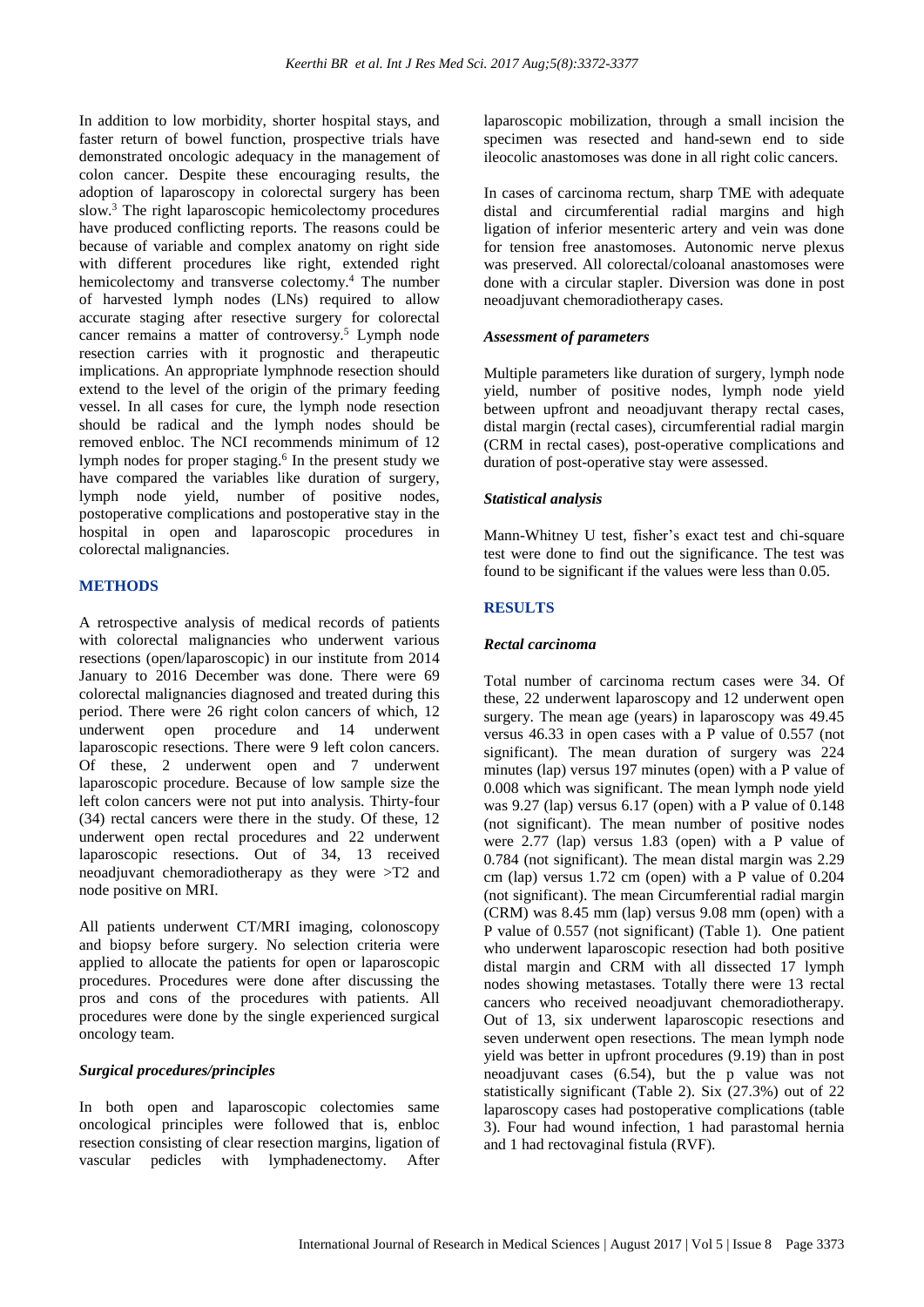| <b>Variables</b>        | Laparoscopy       | <b>Open surgery</b> | <b>Difference Mean±SD</b> | P         |
|-------------------------|-------------------|---------------------|---------------------------|-----------|
|                         | $Mean \pm SD$     | $Mean \pm SD$       |                           | value     |
| Age                     | $49.45 \pm 14.05$ | $46.33 \pm 18.36$   | $3.12 + 4.31$             | 0.557     |
| Duration (mins) surgery | $224.09 + 26.80$  | $197.50 + 22.21$    | $26.59 + 4.59$            | $0.008 *$ |
| In yield                | $9.27 + 5.94$     | $6.17+2.72$         | $3.10 \pm 3.22$           | 0.148     |
| Post node               | $2.77 + 4.42$     | $1.83 + 2.72$       | $0.94 \pm 1.70$           | 0.784     |
| Po stay(days)           | $12.68 \pm 6.70$  | $15.00 \pm 7.69$    | $2.32 \pm 0.99$           | 0.301     |
| Distal margins (cm)     | $2.29 \pm 1.36$   | $1.72 \pm 0.66$     | $0.57 \pm 0.70$           | 0.204     |
| $CRM$ (mm)              | $8.45 \pm 3.00$   | $9.08 \pm 1.93$     | $0.63 \pm 1.07$           | 0.557     |

#### **Table 1: Mean comparison between laparoscopy and open surgery variables in carcinoma rectum.**

Statistical Analysis: Mann-Whitney U test. Statistically significant if P<0.05

### **Table 2: Lymphnode yield between upfront and post neoadjuvant therapy cases in carcinoma rectum.**

| <b>Neoadjuvant</b><br>therapy | Mean±SD       | <b>Difference</b> | P value |
|-------------------------------|---------------|-------------------|---------|
| $No (N=21)$                   | $9.19 + 5.71$ | $2.65 \pm 1.74$   | 0.188   |
| Yes $(N=13)$                  | $6.54 + 3.97$ |                   |         |

Statistical analysis: Mann-Whitney U test. Stastically significant if P<0.05

## **Table 3: Post Op complications comparison between Laparoscopy and Open Surgery methods in carcinoma rectum.**

| Post op comp | Laparoscopy | <b>Open</b><br>surgery | <b>P</b> value |  |
|--------------|-------------|------------------------|----------------|--|
|              | N(% )       | N(% )                  |                |  |
| Present      | 6(27.3)     | 4(33.3)                |                |  |
| Absent       | 16(72.7)    | 8(66.7)                | 0.714          |  |
| Total        | 22(100.0)   | 12(100.0)              |                |  |

Statistical Analysis: Fisher's Exact test. Statistically significant if P<0.05

Rectovaginal fistula had developed in the same case which had positive distal margin and positive CRM with all dissected 17 nodes positive.in open cases, 4 (33.3%) developed complications. Two had burst abdomen, 1 had wound infection and 1 had rectovaginal fistula. The rvf complication happened in a t4b, node positive and the distal margin positive case. The p value was not statistically significant between the groups. The mean duration (days) post-operative stay in the hospital in laparoscopy cases was 12.68 versus 15.00 in open cases with a p value of 0.204 which was not significant.

#### *Right colon cancer*

Total number of right colon cancers were 26. Of which, 14 underwent laparoscopic right hemicolectomy and 12 underwent open right hemicolectomy. The mean age in years was 55.08 in open versus 50.43 in laparoscopy cases with a P value of 0.203 (not significant). The mean duration of surgery (minutes) in open surgery was 151.25 versus 183.57 in laparoscopy with a P value of 0.003 which was statistically significant. The mean number of lymph node yield was 13.50 in open versus 14.57 in laparoscopy with a P value of 0.661 (not significant). Mean number of positive nodes in open cases were 0.67 versus 0.86 in laparoscopy with P value of 0.390 (not significant). The mean distal margin (cm) was 10.33 in open versus 9.93 in laparoscopy cases with a P value of 0.400 (not significant) (Table 4).

| Table 4: Mean comparison between Laparoscopy and Open surgery variables in carcinoma colon. |  |  |  |
|---------------------------------------------------------------------------------------------|--|--|--|
|---------------------------------------------------------------------------------------------|--|--|--|

| <b>Variables</b>           | <b>Laparoscopy</b> | <b>Open surgery</b> | <b>Difference</b> | P value  |
|----------------------------|--------------------|---------------------|-------------------|----------|
|                            | $Mean \pm SD$      | $Mean \pm SD$       | $Mean \pm SD$     |          |
| Age                        | $55.08 \pm 10.80$  | $50.43 \pm 12.26$   | $4.65 \pm 1.46$   | 0.203    |
| Duration (minutes) surgery | $151.25 \pm 19.08$ | $183.57 + 27.42$    | $32.32 + 8.33$    | $0.003*$ |
| In yield                   | $13.50 \pm 6.75$   | $14.57 + 8.59$      | $1.07 \pm 1.84$   | 0.661    |
| Post node                  | $0.67 + 2.31$      | $0.86 + 2.41$       | $0.19 \pm 0.10$   | 0.390    |
| PO stay (days)             | $10.08 \pm 2.47$   | $8.50\pm4.69$       | $1.58 + 2.22$     | $0.004*$ |
| Distal margins (cm)        | $10.33 + 2.57$     | $9.93 \pm 3.25$     | $0.40 \pm 0.68$   | 0.400    |

Statistical Analysis: Mann-Whitney U test. Statistically significant if P<0.05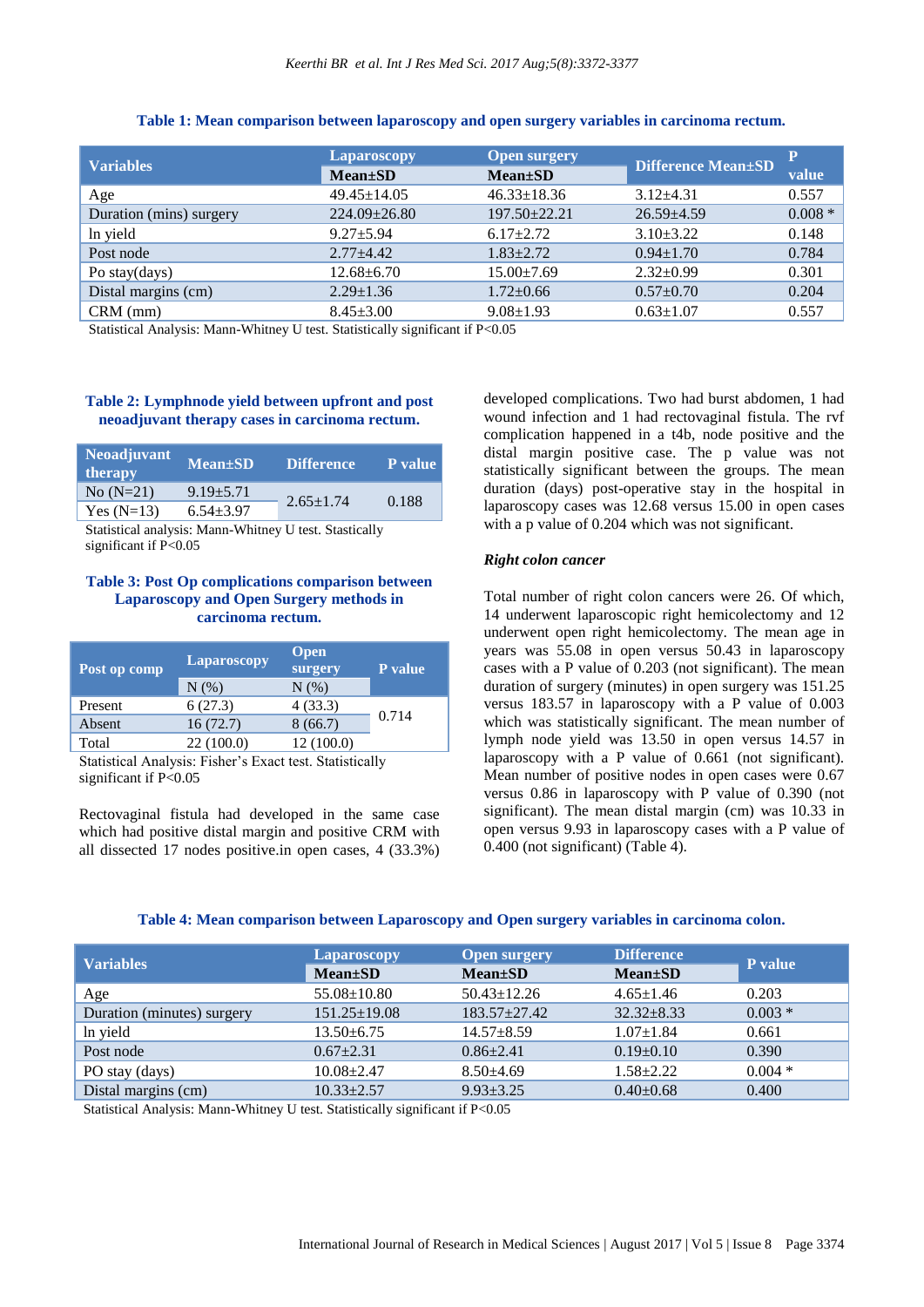One patient in laparoscopy had a distal margin positive.

Two (16.7%) out of 12 cases in open right hemicolectomy developed complications. One patient developed anastomotic leak and 1 had recurrent vomiting. Three (21.4%) out of 14 laparoscopic right hemicolectomies developed complications. One had an anastomotic leak, 1 had wound infection and 1 had recurrent vomiting. The P value was 1.000 which was not statistically significant (Table 5).

#### **Table 5: Post OP complications comparison between Laparoscopy and Open surgery methods in carcinoma colon.**

| <b>Post OP</b>                     | Laparoscopy   | <b>Open surgery P</b> |       |
|------------------------------------|---------------|-----------------------|-------|
| comp                               | N(%)          | N(%)                  | value |
| Present                            | 2(16.7)       | 3(21.4)               |       |
| Absent                             | 10(83.3)      | 11(78.6)              | 1.000 |
| Total                              | 12(100.0)     | 14 (100.0)            |       |
| $\sim$ $\sim$ $\sim$ $\sim$ $\sim$ | $\sim$ $\sim$ | 1.1 1.01 1.1 1.1 1.1  |       |

Statistical Analysis: Fisher's Exact test. Statistically significant if P<0.05

Mean duration (days) of Post-operative stay in open surgery was 10.08 versus 8.50 in laparoscopy cases with a P value of 0.004 which was statistically significant.

#### **DISCUSSION**

In rectal cancer, many parameters or variables have been studied. Lymph node harvest is one of the most important parameter. Boutrous M et al, studied in 234 patients of whom 118 underwent laparoscopy and 116 underwent open rectal resections. Patients who underwent laparoscopic proctectomy had significantly more lymph nodes harvested (mean, 25.9; range, 3-69) compared with patients who underwent open resections (mean, 20.9; range,  $3-61$ ;  $p = 0.016$ ). However, the number of positive lymph nodes was not significantly different between the laparoscopic (mean, 1.9; range, 0-21) and open (mean, 2.1; range, 0-15) resection groups. Involvement of circumferential margins (5.6% versus  $3.4\%$ ,  $p = 0.49$ ) and the mean measured free circumferential margins  $(11.0\pm6.2 \text{ versus } 11.4\pm6.3 \text{ mm}; \text{ p } = 0.69) \text{ were similar}$ after laparoscopic and open TME. Last, there were no positive distal margins in either group, and the proportion of distal margins  $\leq$ 1 cm (16.1% versus 10.3%, p = 0.19) was similar in laparoscopic and open TME specimens. Laparoscopic proctectomies required longer operative time in comparison with open proctectomies (245 versus 213 minutes,  $p = 0.002$ . The 30-day postoperative morbidity was significantly greater for open resections  $(43.1\%$  versus  $25.4\%$ , p =0.04), largely because of a significantly higher incidence of wound infections (19.8% versus 9.3%,  $p = 0.02$ ). In addition, mean hospital stay was significantly shorter by 1 day ( $p = 0.05$ ) for laparoscopic proctectomies.

Lujan et al, in their randomized control study, 103 patients were randomized to open surgery and 101 to a laparoscopic procedure.<sup>7</sup> Mean operating time was 21 minutes longer for laparoscopic than open surgery. Return to oral diet and length of hospital stay were longer by a mean of 1 day in the open group, but these differences were not significant. Anatomical and pathological examination of the specimen showed similar involvement of the circumferential and radial margins in the two groups, but the number of lymph nodes isolated was greater in laparoscopic group (mean 13·63 versus  $11·57$ ; P = 0.026).

In COLOR II, randomized control trial, a total of 1044 patients were included (699 in the laparoscopic-surgery group and  $345$  in the open surgery group).<sup>8</sup> In the laparoscopic-surgery group, the operating time was 52 minutes longer, bowel function returned 1 day earlier, and the hospital stay was 1 day shorter than in the opensurgery group. There were no significant differences in the rates of anastomotic leaking, complication, or death. There was no significant difference with respect to lymph node yield, circumferential resected margin and distal margins.

Xiong et al, in his meta-analysis compared laparoscopic total mesorectal excision (LTME) and open total mesorectal excision (OTME) as the primary treatment for patients with middle and low rectal cancer with regard to short-term outcomes. <sup>9</sup> Four RCTs enrolling 624 participants (LTME group, 308 cases; OTME group, 316 cases) were included in the meta-analysis. LTME for rectal cancer was associated with a significantly longer operative time. In the present study, we found no significant differences in the number of lymph nodes, overall morbidity and perioperative mortality rates between the two groups. Time to resume liquid diet, time to resume normal diet, and length of hospital stay, although not significantly different between the two groups, did suggest a positive trend toward LTME.

Regarding the lymph node yield comparing upfront procedures with post neoadjuvant chemoradiotherapy cases, there have been studies showing decreased number of lymph nodes in the latter setting.

In the study by Morcos B et al, a total of 116 patients were included.<sup>10</sup> Fifty-nine patients (51%) received neoadjuvant therapy before resection. The mean number of lymph nodes removed was 18 (range 4e67) per specimen. There was less lymph node yield in patients who received neoadjuvant therapy (16 versus 19, p  $1/4$ 0.008). Only 64% of patients who had preoperative therapy had 12 lymph nodes or more in the specimen as opposed to 88% of those who had surgery upfront (p 1⁄4 0.003).

Elsheikh et al, in his retrospective study of a cohort of 409 consecutive cases, the management included surgical excision alone 126 (29%), or a preoperative short or long term chemo-radiotherapy 75 (17.2%), and 260 (59.8%) respectively prior to surgery.<sup>11</sup> Total lymph node  $(TLN)$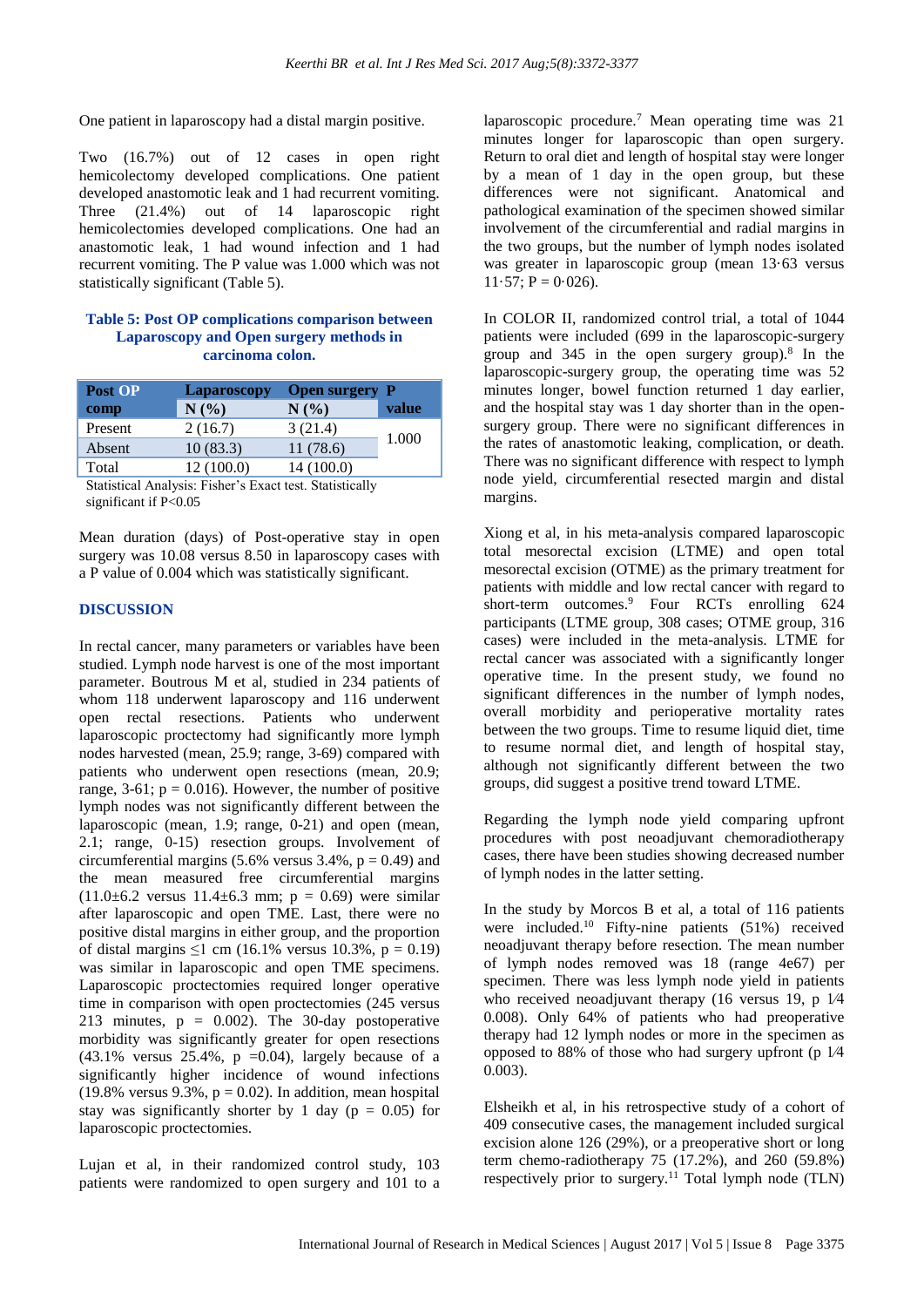count ranged from (2-50, mean 12.38). Patient treated with surgery only have a significant high total LN yield (mean is 15.53, 12.99, and 10.25 in surgery, short chemo radiotherapy and long course chemo radiotherapy respectively, P value $<0.005$ ).

In the present study, the laparoscopic rectal resections had a significantly longer operating time than open resections. This could be assigned to the learning curve of the operating team. The lymph node yield was better in laparoscopic group than open group, although not significant. Reasons could be because of improved visualization, improved retraction, and easier access to the most proximal portion inferior mesenteric vessels which facilitated a more proximal high ligation of the inferior mesenteric vessels and a wider, more complete mesenteric resection, resulting in greater lymph node harvest in the laparoscopic group. The other parameters like complication rates, CRM, distal margins were not statistically significant between the groups which was similar to other studies.

In the present study also the mean of lymph node yield was better in upfront cases than post chemotherapy cases, but the P value was not significant (Table 2). Preoperative radiotherapy is thought to decrease the lymph node yield after surgical excision. This is probably caused by the immune response and fibrosis in lymph nodes exposed to radiotherapy, which results in diminution in their size, making their identification in the pathology specimen difficult.<sup>10</sup>

#### *Carcinoma colon*

Zheng M et al, compared laparoscopy versus open right hemicolectomies.<sup>12</sup> 30 patients with colon cancer who underwent laparoscopic right hemicolectomy (LRH) were compared with 34 controls treated by open right hemicolectomy (ORH) in the same period.

Mean operation time of LRH and ORH groups was 152.65±28.29 and 147.25±27.50 minutes respectively, with no significant difference. Five patients in LRH group experienced postoperative complications: two with pulmonary infections, two with wound infections and one with incomplete intestinal obstruction, while 10 patients of postoperative complications were found in ORH group The morbidity in ORH group was slightly higher than that in LRH group, but the difference was not statistically significant. The number of total lymph node yield, including epicolic and paracolic lymph nodes, intermediate lymph nodes and principal lymph nodes in LRH group was 11.24±8.02, 6.82±4.72, 2.59±2.43 and 1.82±2.53 respectively, and had no significant difference compared to those in ORH group.

Times for flatus passage, hospital stay, and time to resume early activity in LRH group were 2.24±0.56 d,  $13.94\pm6.5$  d, and  $3.94\pm1.64$  d respectively, which were significantly shorter than those in ORH group (P<0.05).

Khan JS et al, in his prospective study compared laparoscopy with open right hemicolectomy.<sup>4</sup> One sixtyfour patients (78 male) underwent an elective right-sided colonic resection. Eighty-nine patients (54%) were in the LRH and seventy-five in the ORH group.

The median lymph node yield was 13 in the ORH and 15 in the LRH group. This difference was not statistically significant. The R0 resection margins were achieved in 97% of ORH and 99% of LRH patients. The median length of hospital stays (LOS) was 4 days (range: 2-21 days) in the LRH group and 8 days (range: 3-38 days) for ORH cases (p<0.0001).

Eleven patients were readmitted within 30 days of surgery (2 ORH, 9 LRH), the median total length of postoperative stay (including readmission) remained at 4 days in the LRH and 8 days in the ORH group. The median operating time for LRH was 120 minutes (range: 70-230 minutes).

COST trial, randomly assigned 872 patients with adenocarcinoma of the colon to undergo open or laparoscopically assisted colectomy.<sup>13</sup> Operating times were significantly longer in the laparoscopic-surgery group than the open colectomy group (150 minutes versus 95 minutes, P<0.001).

Perioperative recovery was faster in the laparoscopicsurgery group than in the open-colectomy group, as reflected by a shorter hospital stay. There were no significant differences between the groups in the rates of intraoperative complications (2 percent in the opencolectomy group and 4 percent in the laparoscopic surgery group,  $P=0.10$ ), 30-day postoperative mortality (P=0.40), rates and severity of post- operative complications at discharge ( $P = 0.98$ ) and at 60 days ( $P =$ 0.73), and rates of readmission (10 percent and 12 percent, respectively;  $P=0.27$ ), or the rates of reoperation (less than 2 percent in each group,  $P=1.0$ ).

In our experience, the duration of surgery was significantly lesser in open than in laparoscopic surgery (151.25 versus 183.57- P value of 0.003). This again can be attributed to the learning curve of our surgical team. The other variable which was significant was the postoperative stay, which was significantly less in laparoscopy. The reason could be that, the lower immune and stress response instigated with a laparoscopic technique could have contributed to reduced leak rates and fewer major complications. This has been hypothesized previously in a randomized controlled trial.

## **CONCLUSION**

Even though it was a retrospective study, we had some results which was comparable to many other studies. Apart from the longer operating time with laparoscopy, other pathological parameters and postoperative complications were similar in both open and laparoscopic